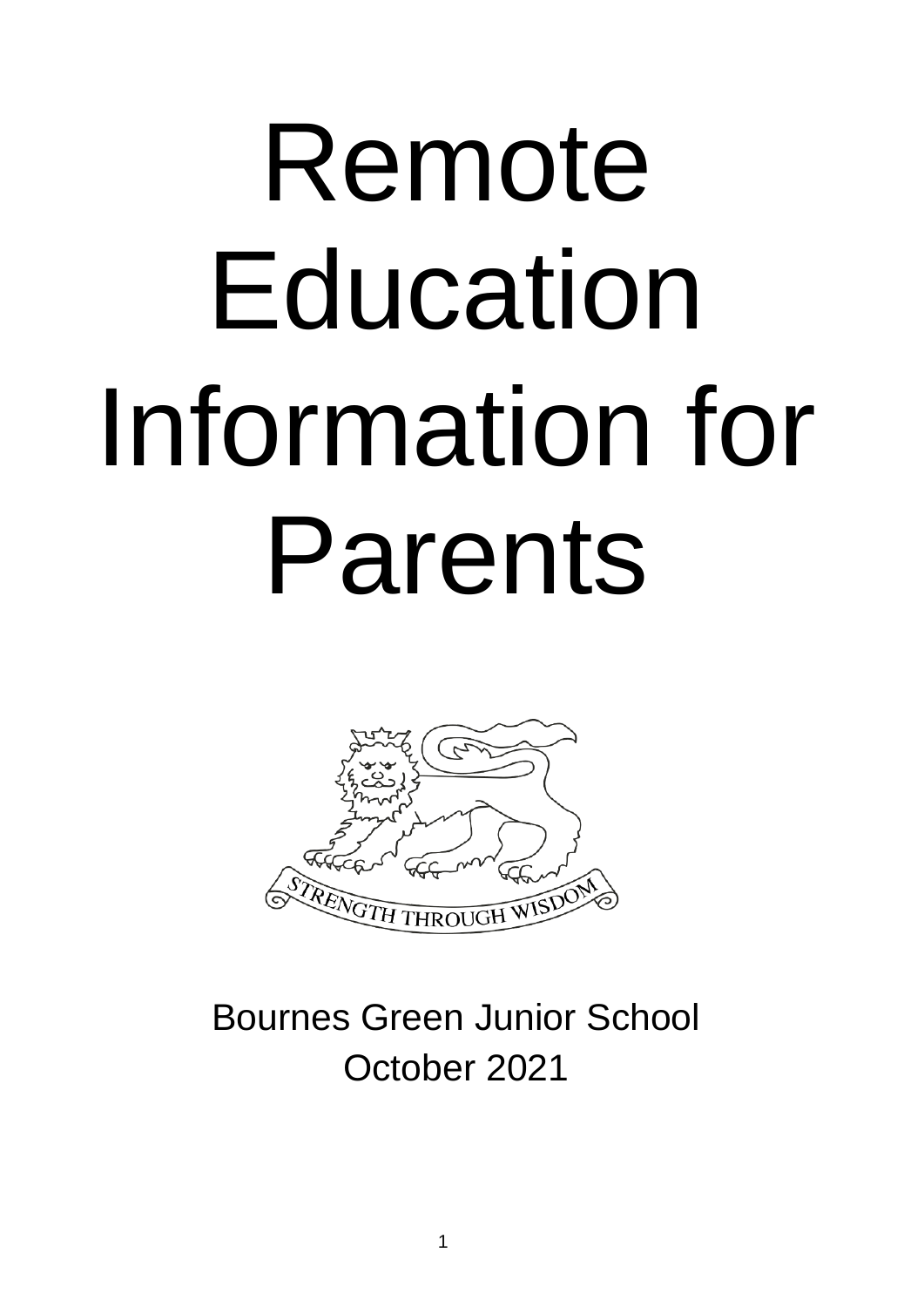# **Remote education provision: information for parents**

This information is intended to provide clarity and transparency to pupils and parents or carers about **what to expect from remote education where national or local restrictions require entire cohorts (or bubbles) to remain at home**.

For details of what to expect where individual pupils are self-isolating, please see the final section of this page.

# **The remote curriculum: what is taught to pupils at home**

A pupil's first day or two of being educated remotely might look different from our standard approach, while we take all necessary actions to prepare for a longer period of remote teaching.

#### **What should my child expect from immediate remote education in the first day or two of pupils being sent home?**

A timetable will be sent home via email which briefly explains the context of each lesson and includes links to platforms which support the learning.

Resources are included.

#### **Following the first few days of remote education, will my child be taught broadly the same curriculum as they would if they were in school?**

 We teach the same curriculum remotely as we do in school wherever possible and appropriate. However, we have made some adaptations in some subjects. For example, we are using Oak National Academy for the delivery of foundation subjects. Most foundation topics are in line with our curriculum but some may differ slightly. However, all objectives covered are the same as our school curriculum.

# **Remote teaching and study time each day**

#### **How long can I expect work set by the school to take my child each day?**

We expect that remote education (including remote teaching and independent work) will take pupils broadly the following number of hours each day: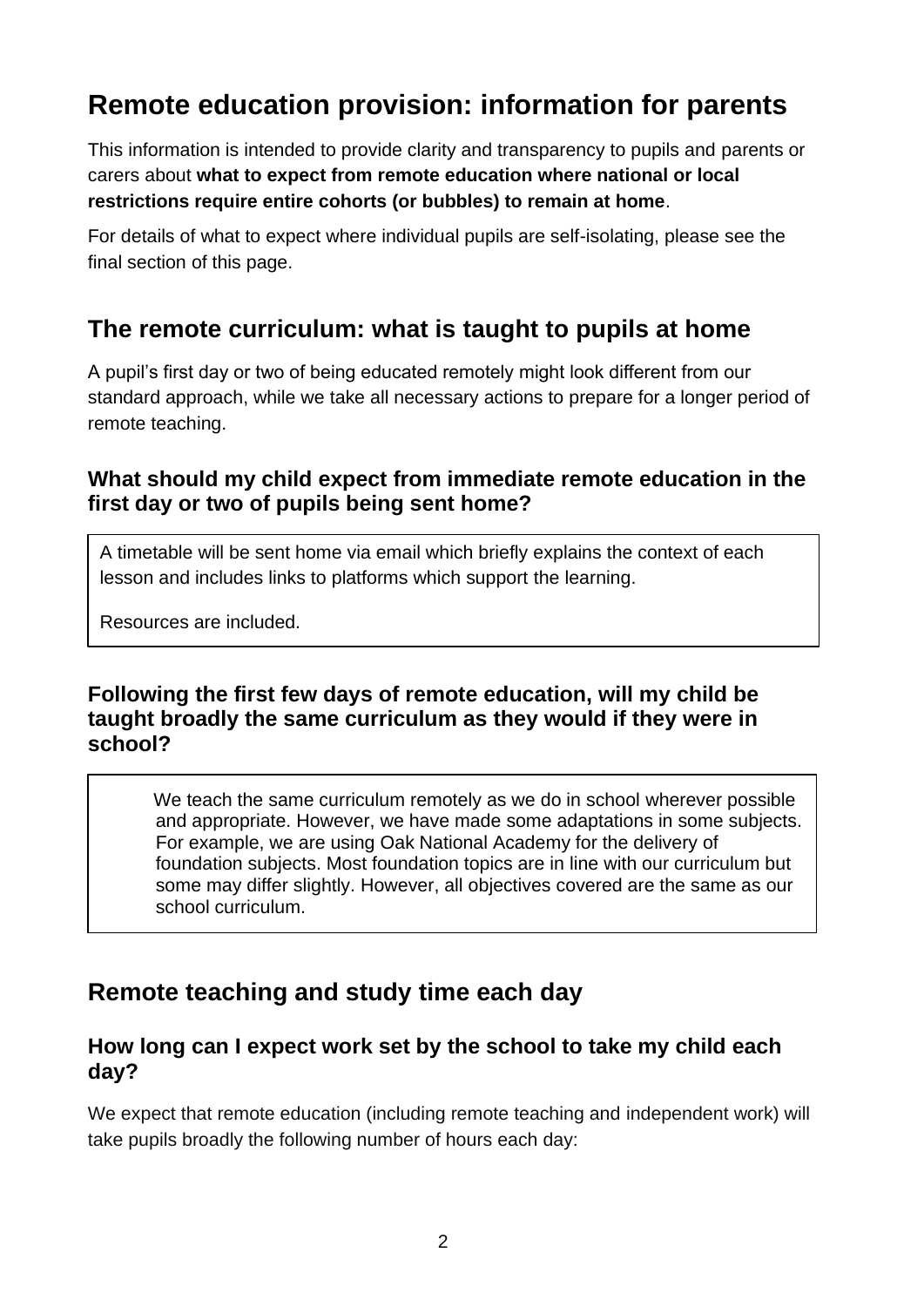# **Accessing remote education**

#### **How will my child access any online remote education you are providing?**

Zoom/Teams – daily online meetings with the children

Email – weekly timetable and daily links sent

YouTube – daily lessons

Active Learn – Power Maths

Purple Mash

Oak National Academy – foundation lessons

#### **If my child does not have digital or online access at home, how will you support them to access remote education?**

We recognise that some pupils may not have suitable online access at home. We take the following approaches to support those pupils to access remote education:

- To access remote learning children do not require a PC or laptop. All resources can be viewed on a device with internet access e.g. Xbox, PlayStation, Smart TV, phone, tablet etc.
- Workbooks are supplied and printing is kept to a minimum.
- Parents can contact the school to print resources if they are required.
- Work is shared through online daily Zoom/Teams sessions. Work can be scanned/photographed using a mobile phone and submitted via email but this is not essential.
- We have access to a small number of laptops to lend to KS2 children if required.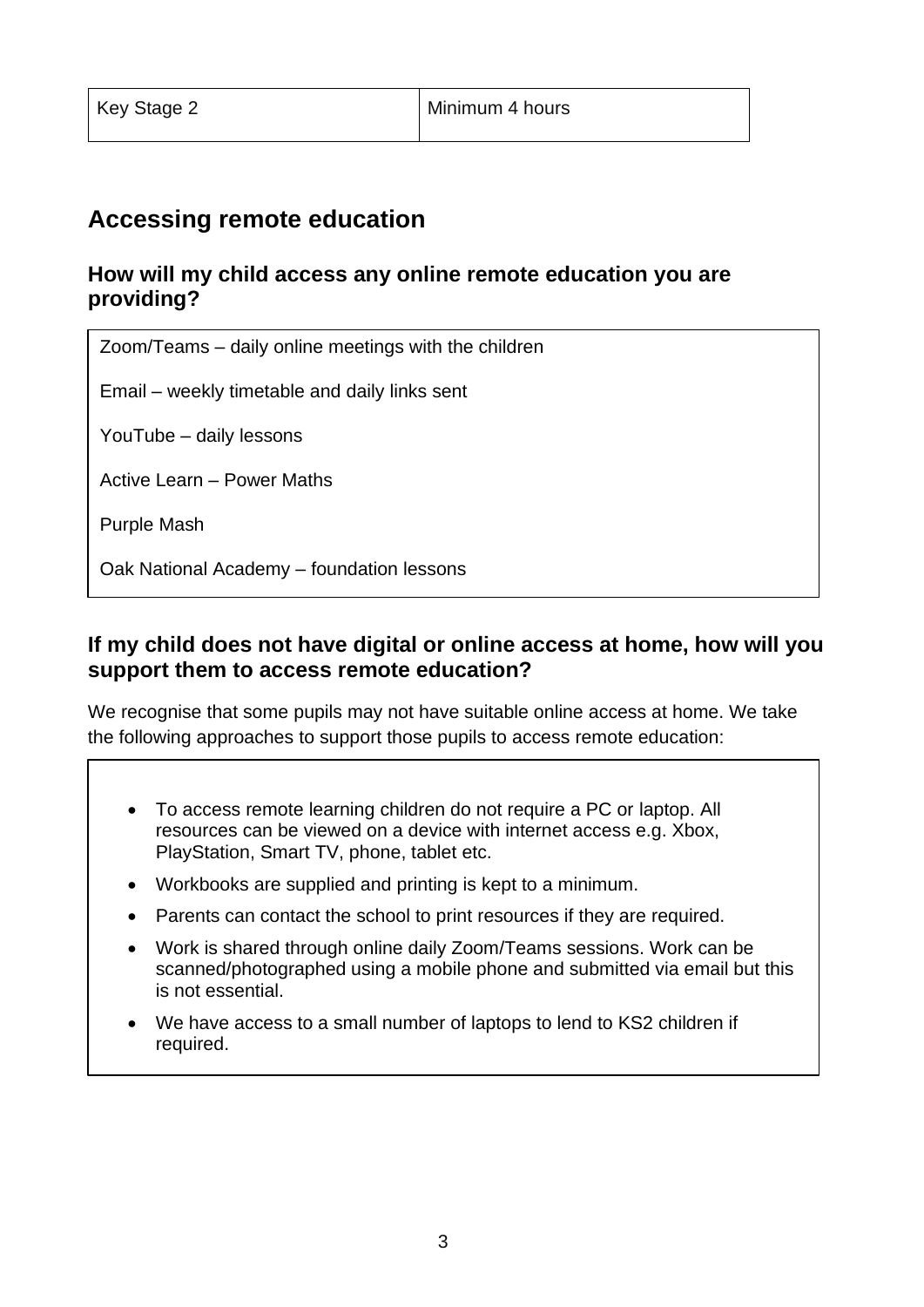### **How will my child be taught remotely?**

We use a combination of the following approaches to teach pupils remotely:

- Daily Zoom/Teams sessions to share work, provide feedback and introduce the work for the day ahead.
- Recorded teacher videos for core subjects.
- Recorded teaching for foundation subjects via Oak National Academy.
- Power Maths workbooks sent home.
- Writing book sent home.
- Purple Mash activities set by teacher.
- MyMaths used to embed basic maths skills.
- Times Tables Rock Stars games to help embed times tables.
- Power Maths via the Active Learn Portal.

## **Engagement and feedback**

#### **What are your expectations for my child's engagement and the support that we as parents and carers should provide at home?**

- Children are expected to attend the daily Zoom/Teams sessions and share their work from the previous day.
- Children are expected to watch all teacher videos and complete the learning that has been explained and allocated.
- Children are expected to complete the foundation subject lesson(s) daily as allocated by the class teacher.
- Children are expected to read daily.
- Parents should ensure children maintain a regular routine which includes attending the daily Zoom/Teams sessions.
- Parents should help their children access the videos that have been sent and to guide their children through the work set, if required.
- Parents are expected to share any concerns with the class teacher via email so that suitable adaptations can be made, to ensure work is correctly pitched and is not onerous.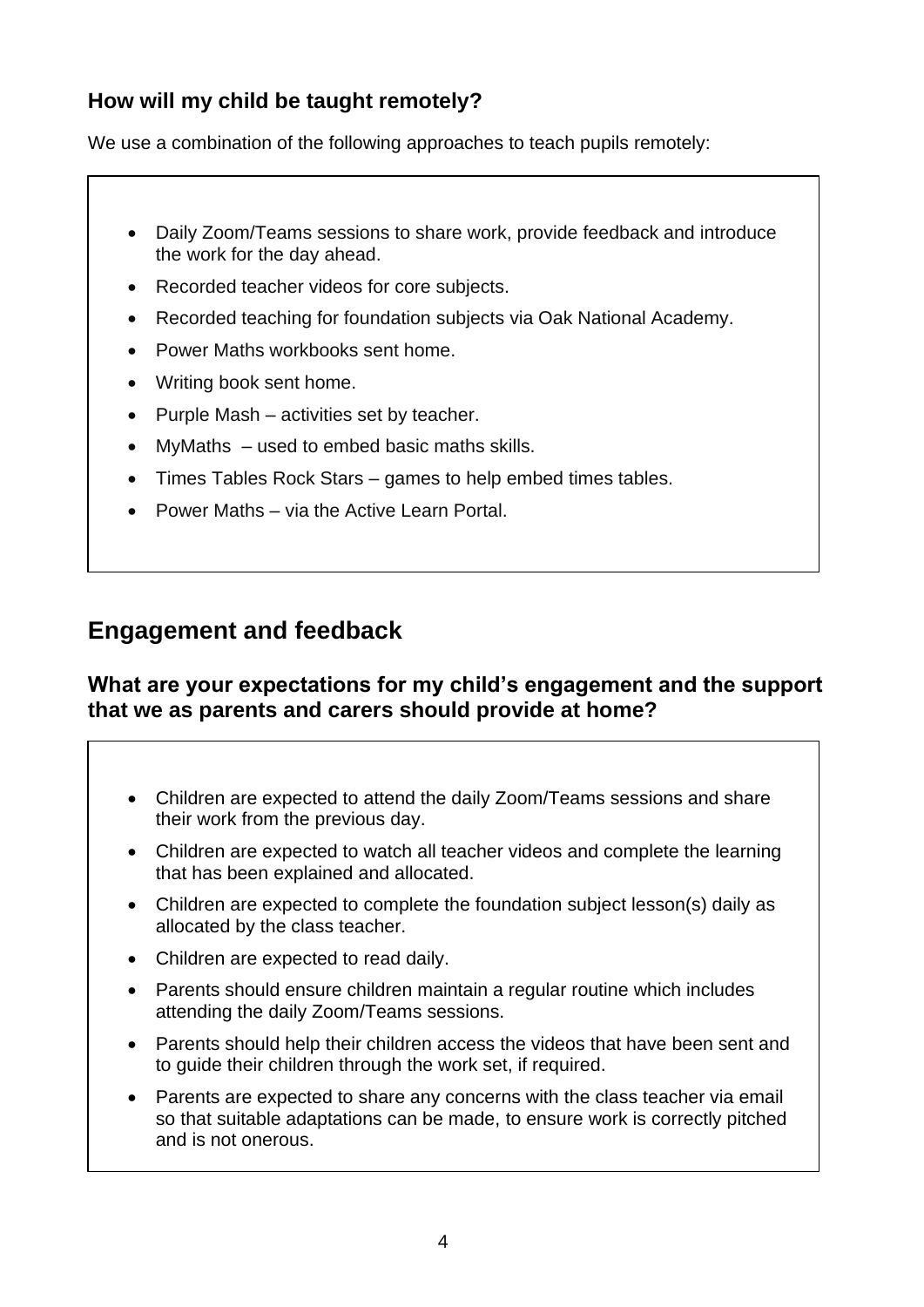#### **How will you check whether my child is engaging with their work and how will I be informed if there are concerns?**

- We take a daily register in our Zoom/Teams sessions. If children do not attend the class teacher will contact the parent by email or phone to establish why the child has not attended and to offer support if applicable.
- We expect children to bring their work to the Zoom/Teams sessions. If the class teacher becomes concerned that a child is not engaging in the learning then the class teacher will email or phone the parent and offer support where they can.
- If a class teacher is unable to contact a family/child then this will be passed onto our safeguarding team who will take appropriate action.

#### **How will you assess my child's work and progress?**

Feedback can take many forms and may not always mean extensive written comments for individual children. For example, whole-class feedback or quizzes marked automatically via digital platforms are also valid and effective methods, amongst many others. Our approach to feeding back on pupil work is as follows:

- Children will receive daily verbal feedback during Zoom/Teams sessions.
- Children will receive a written comment via email for work submitted to the teacher at least once a week.
- Class teachers will give feedback and suggestions to parents when they contact them about their child's work.

# **Additional support for pupils with particular needs**

#### **How will you work with me to help my child who needs additional support from adults at home to access remote education?**

We recognise that some pupils, for example some pupils with special educational needs and disabilities (SEND), may not be able to access remote education without support from adults at home. We acknowledge the difficulties this may place on families, and we will work with parents and carers to support those pupils in the following ways: